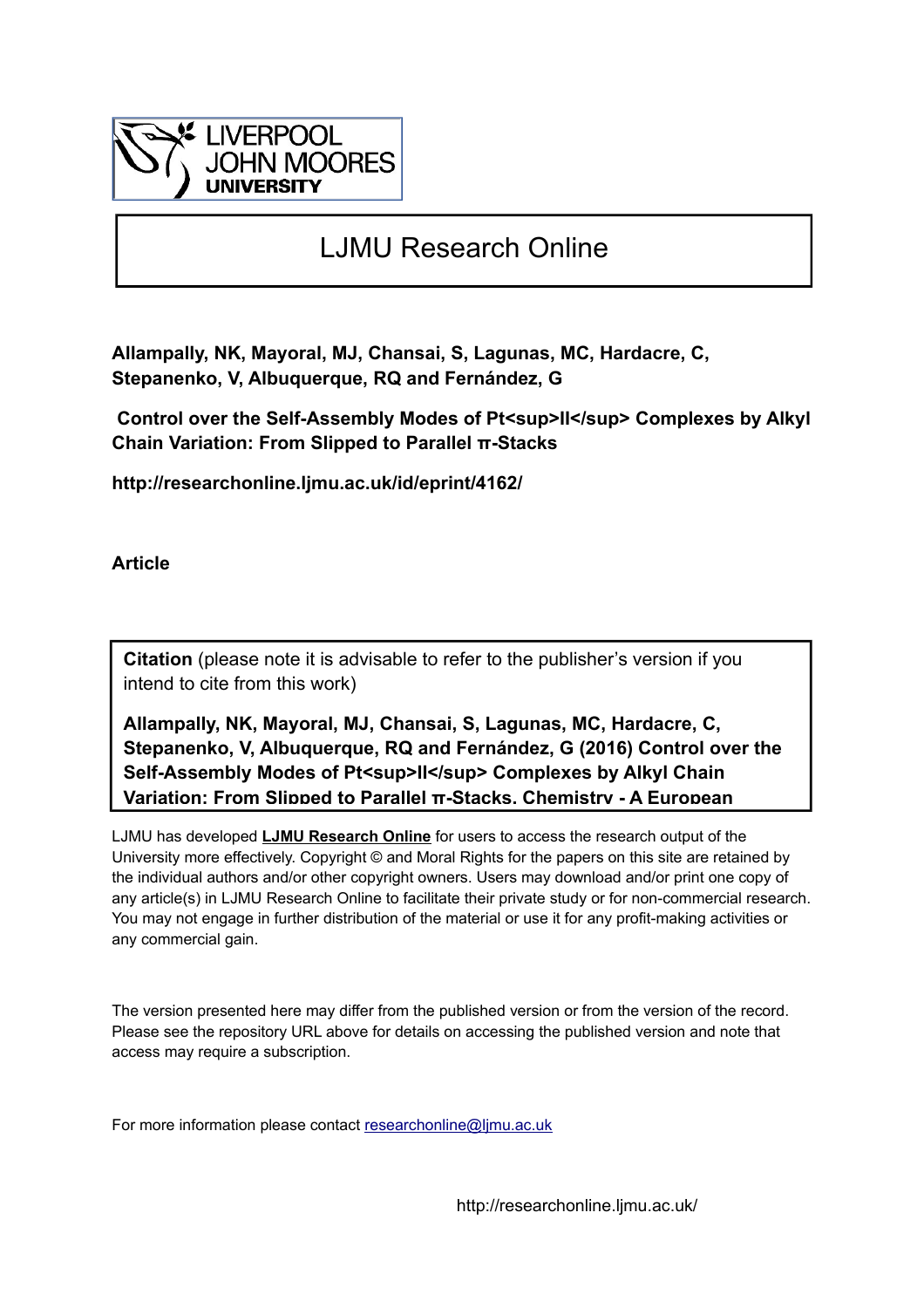# **Control over the Self-Assembly Modes of Pt(II) Complexes by Alkyl Chain Variation: From Slipped to Parallel π-Stacks**

Naveen Kumar Allampally,† María José Mayoral,†,# Sarayute Chansai,‡ María Cristina Lagunas,‡ Christopher Hardacre,‡ Vladimir Stepanenko,† Rodrigo Q. Albuquerque¥ and Gustavo Fernández\*†§

† Institut für Organische Chemie and Center for Nanosystems Chemistry, Universität Würzburg Am Hubland, 97074 Würzburg, Germany

‡ School of Chemistry and Chemical Engineering, Queen's Universtity Belfast, Stranmillis Road, Belfast BT9 5AG, United Kingdom

¥ São Carlos Institute of Chemistry, University of São Paulo, Av. Trab. São-Carlense, 400, 13560-970 São Carlos-SP, Brazil

**ABSTRACT:** We report the self-assembly of a new family of hydrophobic, bis(pyridyl) Pt(II) complexes featuring an extended OPE-derived π-surface appended with six long (dodecyloxy (**2**)) or short (methoxy (**3**)) side groups. Complex **2** containing dodecyloxy chains forms fibrous assemblies with a slipped arrangement of the monomer units (d<sub>Pt</sub><sub>∙</sub><sub>∙</sub>Pt ≈ 14 Å) in nonpolar solvents and the solid state. Dispersion-corrected PM6 calculations suggest that this organization is driven by cooperative π−π, C-H∙∙∙Cl and π-Pt interactions, which is supported by EXAFS and 2D NMR. In contrast, nearly parallel πstacks (dPt∙∙∙Pt ≈ 4.4 Å) stabilized by multiple π−π and C-H∙∙∙Cl contacts are obtained in the crystalline state for **3** lacking long side chains, as shown by X-Ray and PM6. Our results reveal not only the key role of alkyl chain length in controlling self-assembly modes but also the relevance of Pt-bound chlorine ligands as new supramolecular synthons.

# **1. INTRODUCTION**

Understanding the non-covalent forces that govern the formation of self-assembled structures and in particular supramolecular polymers, $1-4$  is a prerequisite to construct functional materials, being optoelectronics and biomedicine two of the most prosperous research fields in this regard.5-17 In order to achieve these functionalities, highlyordered, adaptive nanostructures formed via a cooperative supramolecular polymerization mechanism are highly desirable.18 The introduction of orthogonal noncovalent interactions,<sup>19</sup> from which hydrogen bonding and combinations with other secondary interactions are by far the most exploited ones,<sup>20</sup> represents a rational means for this purpose. The majority of these systems include purely organic building blocks, whereas the role of metal ions and polarized metal-bound atoms has been explored to a much lesser extent.

 Square-planar Pt(II) compounds are particularly relevant systems in this context due to their exceptional physicochemical, redox, catalytic, anticancer and supramolecular properties.<sup>21-30</sup> These systems have a strong propensity to aggregate in solution and in the solid state via Pt∙∙∙Pt and/or other secondary forces, as recently shown for various classes of complexes in a comprehensive review by Yam and co-workers.<sup>31</sup> Among them, the self-assembly features of hydrophobic Pt(II) complexes

with acetylide,<sup>32-36</sup> bidentate,<sup>37-39</sup> tridentate N-donor,<sup>40-42</sup> and cyclometalating ligands<sup>43-45</sup> are relatively well understood.<sup>31</sup> In contrast, their hydrophobic counterparts featuring non-chelating ligands and, in particular, bis(pyridyl) Pt(II) complexes have been limited to liquid crystalline materials<sup>46-48</sup> and hydrogen-bonded metallogelators.49,50 Thus, there is a need for a deeper understanding of this class of Pt(II) complexes, in which not only the nature of the metal ion but also a wide range of weak unconventional forces stemming from the ligands attached to the metal fragment51,52 anticipate the discovery of new supramolecular synthons.

 In this article, we report a new family of hydrophobic bis(pyridyl)dichloride Pt(II) complexes exhibiting a large aromatic oligophenyleneethynylene (OPE)-based platform and peripheral dodecyloxy (**2**) and methoxy (**3**) chains. The remarkably different molecular arrangement of **2** and **3** brings to light that the alkyl chain length plays an important role in the self-assembly, inducing the participation of various unconventional non-covalent forces. This has been demonstrated by a battery of experimental methods, including temperature-dependent UV-Vis and 1 H NMR, ROESY NMR, atomic force microscopy (AFM), scanning electron microscopy (SEM), wide angle X-ray scattering (WAXS), extended X-Ray absorption fine structure (EXAFS), X-Ray diffraction and dispersion-corrected PM6 quantum chemical calculations. In nonpolar solvents, slipped  $\pi$ -stacks driven by cooperative  $\pi-\pi$ , C-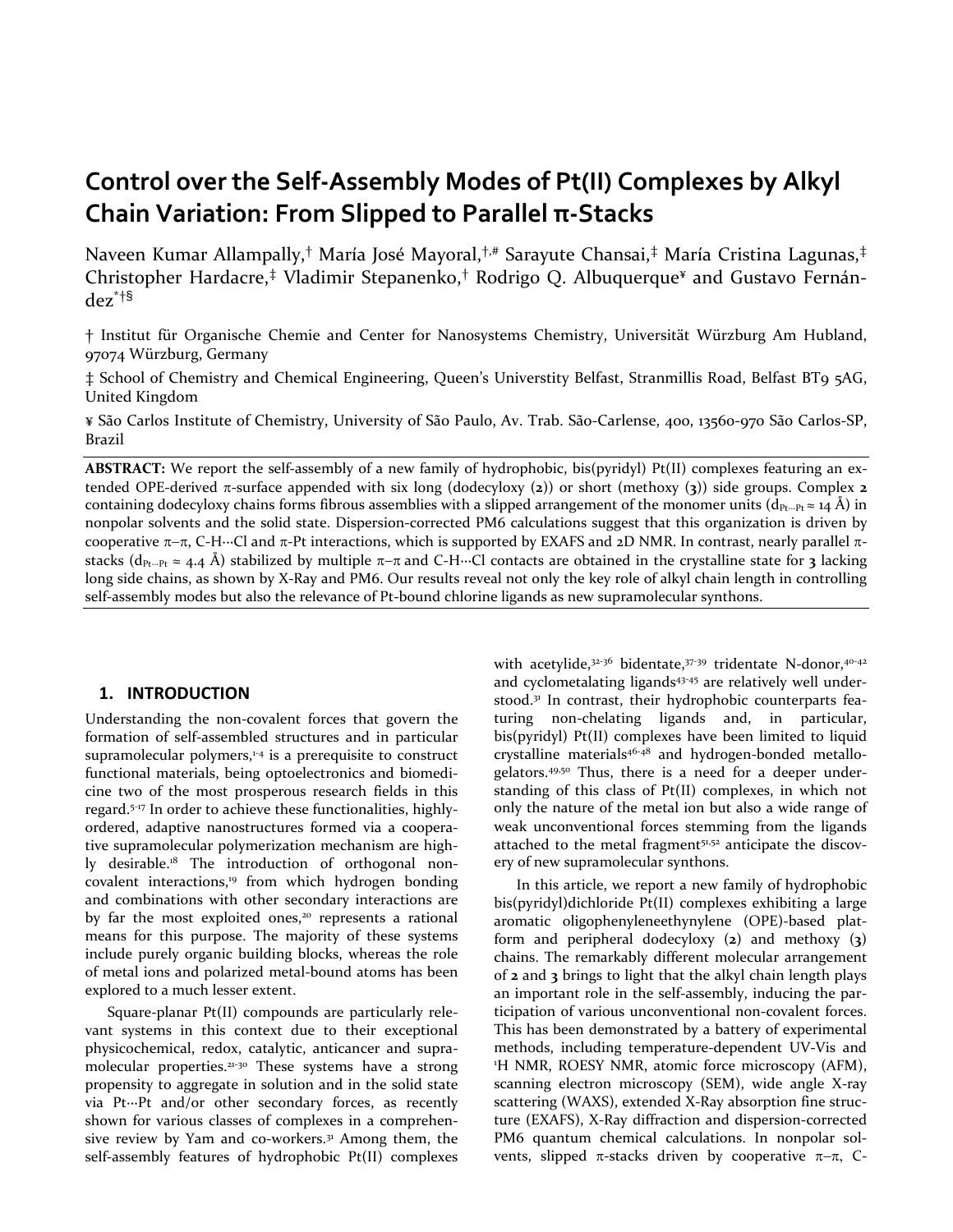H∙∙∙Cl and π-Pt contacts are formed for **2**, whereas nearly parallel stacks with Pt∙∙∙Pt distances of 4.4 Å are obtained in the crystal structure of **3**. In contrast to previously reported structurally related bis(pyridyl)dichloride Pd(II) complexes,53 our studies demonstrate that not only the presence or absence of peripheral chains but also the nature of the metal ion (Pt(II)) is responsible for the rearrangement of the molecules into various packing modes.



**Scheme 1.** Synthetic route to obtain Pt(II) complexes **2** and **3**.

#### **2. Results and Discussion**

OPE-based pyridyl ligand **1a** featuring dodecyloxy chains has been previously synthesized according to literature procedures<sup>53</sup> whereas its homologue with shorter methoxy groups (**1b**) has been obtained by a sequence of crosscoupling reactions and selective deprotection protocols (see Supporting Information (SI)). The target OPE-based Pt(II) complexes **2**-**3** have been successfully obtained in very good yields by refluxing a mixture of **1a**-**b** (2 eq.) and Pt(PhCN)<sub>2</sub>Cl<sub>2</sub> (1 eq.) in dry benzene for 2-3 days under  $N_2$ gas. **2** and **3** have been well characterized by NMR, HRMS, IR, elemental analyses and X-Ray diffraction (for **3**) (see further details in the SI).

 UV-Vis measurements of **2** were recorded in solvents of different polarity (THF, CHCl<sub>3</sub>, dichloromethane (DCM), cyclohexane (CHY) and methylcyclohexane (MCH)) in order to observe the solvent dependency of the spectra (Figure 1a and S1). In all solvents at a concentration of  $\approx$ 9 × 10<sup>-6</sup> M, 2 shows two transitions with maxima at 285 nm and 360 nm. The former can be assigned to a typical ligand centered transition (<sup>1</sup>LC,  $\pi-\pi^*$ , 275-315 nm) whereas the latter is due to metal to ligand charge transfer (1 MLCT, 320 - 380 nm).54 Intriguingly, there is no particular effect of the polarity of the solvent on the absorption maxima at this concentration in the investigated solvents. An increase in concentration to  $1 \times 10^{-4}$  M does not lead to significant spectral changes with the exception of MCH, in which noticeable spectral changes in the course of temperature-dependent experiments at a concentration of  $5 \times 10^{-5}$  M are observed. The maximum redshifts from 360 to 377 nm, while a new sharp transition rises around 410 nm on varying the temperature from 340 to 273 K (Figure 1a and S2). This particular phenomenon suggests that aggregation does occur and we have observed that it is thermally reversible. Thus, **2** still exists as monomeric state in THF, CHCl<sub>3</sub> and CH<sub>2</sub>Cl<sub>2</sub> even at higher concentrations (good solvents), whereas as selfassembled species in MCH (hydrophobic solvent). To confirm that the red shifted band at 377 nm and the sharp shoulder at  $\approx$ 410 nm are due to aggregation, we have prepared thin films from  $CH<sub>2</sub>Cl<sub>2</sub>$  and MCH. The UV-Vis spectrum of a thin film from  $CH<sub>2</sub>Cl<sub>2</sub>$  shows the representative spectral features of a molecularly dissolved state, i.e. an absorption maximum at ≈360 nm (Figure S1). The position of this maximum matches well that observed in MCH at high temperatures. In sharp contrast and similarly to the behavior in MCH solution at low temperatures, the thin film from MCH presents a red shifted aggregate band at 377 nm along with a new shoulder at 400 nm, confirming the formation of self-assembled species in this medium (Figure S1).



**Figure 1.** a) Absorption spectra of **2** in various solvents ( $9 \times$  $10^{-6}$  M) at r.t. and in MCH (conc.  $5 \times 10^{-5}$  M) at two different temperatures (358 K (red) and 283 K (purple)). b) Cooling curves at different concentrations of **2** in MCH, fitting of <sup>α</sup>*agg* vs. T in the framework of the ten Eikelder-Markvoort-Meijer model. The red, blue and green curves have been slightly shifted for better visualization.

 In order to closely follow the self-assembly process in MCH solution, we have monitored the spectral changes at a given wavelength (400 nm) by slowly cooling down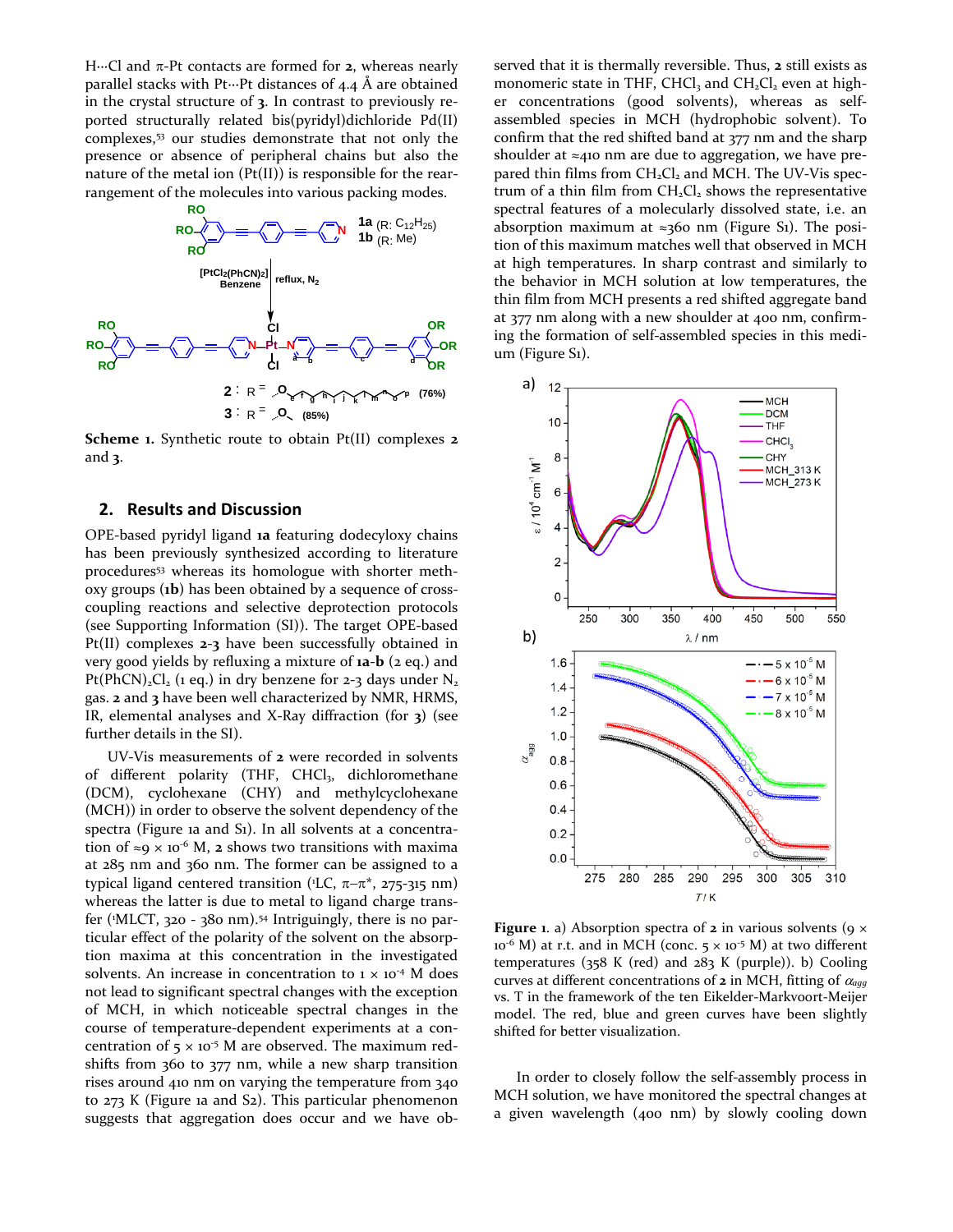MCH solutions (conc.  $5 - 8 \times 10^{-5}$  M) of **2** from 323 to 274 K. To verify that the self-assembly progresses under thermodynamic control, a cooling rate of  $1$  K/min has been chosen. A particularly interesting temperature range of the self-assembly process is 315-276 K, where a clear transition from monomeric to aggregated species is observed, yielding non-sigmoidal cooling curves (see Figure 1b).

**Table 1**. **Thermodynamic parameters associated to the self-assembly of 2 at different concentrations**.

| Conc. M                          | $\Delta H^{\circ}$ <sub>nucl</sub> | $\Delta H^{\circ}$     | $\Delta S^{\circ}$                  | $T_e$          | $K_{2}$  | K                           | σ                       |
|----------------------------------|------------------------------------|------------------------|-------------------------------------|----------------|----------|-----------------------------|-------------------------|
|                                  | $k$ Jmol <sup>-1</sup>             | $k$ Jmol <sup>-1</sup> | kImol <sup>-1</sup> K <sup>-1</sup> | K              | $M^{-1}$ | $M^{-1}$                    |                         |
| $5 \times 10^{-4}$               | $-17.4$                            | $-81.4$                | $-0.1898$                           | 299.1          | 20.2     | 2.25<br>$\times$            | 8.9                     |
|                                  | ± 0.3                              | ± 0.5                  | ± 0.0017                            | ±0.05          |          | 10 <sup>4</sup>             | $\times 10^{-4}$        |
| $6 \times 10^{-4}$               | $-17.5$<br>± 0.2                   | $-90.5$<br>± 0.2       | $-0.2215$<br>± 0.0007               | 299.4<br>±0.03 | 16.9     | 1.97<br>$\times$            | 8.6<br>$\times 10^{-4}$ |
|                                  |                                    |                        |                                     |                |          | 10 <sup>4</sup>             |                         |
| $7 \times 10^{-4}$               | $-19.3$                            | $-92.9$                | $-0.2303$                           | 300.0          | 7.5      | 1.81<br>$\times$            | 4.2                     |
|                                  | ± 0.1                              | ± 0.2                  | ± 0.0006                            | ± 0.02         |          | 10 <sup>4</sup>             | $\times 10^{-4}$        |
| $8 \times 10^{-4}$               | $-20.4$                            | $-100.2$               | $-0.2550$                           | 300.6          | 4.7      | 1.77<br>$\times$            | 2.6                     |
|                                  | ± 0.1                              | ± 0.2                  | ± 0.0005                            | ± 0.02         |          | 10 <sup>4</sup>             | $\times 10^{-4}$        |
| Global <sup>[a]</sup><br>fitting | $-12.5$                            | $-117.4$               | $-0.3130$                           | $298.4^{[c]}$  | 103.9    | 1.57                        | 6.6<br>$\times 10^{-3}$ |
|                                  | ± 0.5                              | ± 2.7                  | ± 0.0091                            |                |          | $\times$<br>10 <sup>4</sup> |                         |
| Global <sup>[b]</sup><br>fitting | $-12.2$                            | $-119.7$               | $-0.3207$                           | $298.4^{[c]}$  | 113.4    | 1.55                        | 7.3                     |
|                                  | ± 0.5                              | ± 2.7                  | ± 0.0091                            |                |          | $\times$<br>10 <sup>4</sup> | $\times 10^{-3}$        |

[a] Normalize data with single normalization constant; [b] Normalize each curve individually; [c] average value.

 Further to calculate the thermodynamic parameters, the obtained cooling curves are fitted to the ten Eikelder-Markvoort-Meijer model,<sup>55,56</sup> confirming that the selfassembly mechanism of **2** is a highly cooperative phenomenon (Figure 1b and S2). The corresponding thermodynamic parameters are displayed in Table 1. This model assumes that nuclei of two molecules of **2** are formed in the first unfavorable nucleation step followed by a much more favorable elongation into supramolecular polymeric nanostructures. According to the thermodynamic analysis, the dimerization constants  $(K_d)$  range from 4.7 to 20.2  $M^{-1}$  while the elongation constants  $(K_e)$  are around 1000fold higher (1.77-2.25  $\times$  10<sup>4</sup> M). The quotient between the nucleation and elongation constants yields low values of  $\sigma$  (2.6-8.9 × 10<sup>-4</sup>), which denote a high degree of cooperativity (for a global analysis of the fits see Table 1, bottom). By comparing these thermodynamic parameters with those calculated for a structurally related OPE-based bis(pyridyl)dichloride Pd(II) investigated in our group,53 slight differences can be noticed. For instance, the  $K_d$  for Pt(II) complex **2** is approximately two orders of magnitude higher (≈0.65 vs. ≈100 M<sup>-1</sup>) while the  $K_e$  is around three times higher ( $\approx$ 7.7  $\times$  10<sup>3</sup> vs.  $\approx$ 2  $\times$  10<sup>4</sup> M<sup>-1</sup>) than those obtained for the analogous Pd(II) derivative. This demonstrates that the nature of the metal ion plays a role in the self-assembly and degree of cooperativity.

 As the self-assembly process is observed to be cooperative, the aggregate growth should be governed by the interplay of various orthogonal non-covalent interactions.19 The presence of an extended aromatic surface in **2** anticipates that strong  $\pi-\pi$  interactions will be a major contribution to the supramolecular polymerization. According to literature precedent, we hypothesized that either metal∙∙∙metal53 or weak interactions52 involving the Cl-Pt(II)-Cl fragment of **2** could represent additional forces to the cooperative growth. In order to find this out, we have performed temperature-dependent <sup>1</sup>H NMR and 2D-NMR in MCH-d<sub>14</sub>. Variable-temperature <sup>1</sup>H NMR studies (8 mM, 400 MHz, 351-308 K) show a slight upfield shift of most aromatic signals with decreasing temperature, in particular those corresponding to the *Ha* protons of the pyridine rings, suggesting that  $π$ -stacking interactions are involved in the self-assembly process (Figure S3).

 By comparing the COSY and ROESY spectra (Figure S3-S4), we found new cross-peaks in the latter experiments that can be assigned to the coupling of some of the protons of the phenylene rings in the aggregate structure. Interestingly, protons  $H_d$  of the outer ring are coupling with protons  $H_a$  and  $H_b$  of the pyridine units (Figure 2a), which is also predicted by theoretical calculations (vide infra). The appearance of these signals confirms that the units of **2** cannot be arranged into parallel stacks *via* π−π and Pt∙∙∙Pt interactions, as the intermolecular distance between protons  $H_a$  and  $H_d$  (≈13 Å) would be much larger than the estimated distance ( $\leq$  5 Å) for nuclear spins to correlate. The results extracted from both 1D and 2D NMR experiments for **2** closely resemble those obtained for analogous amphiphilic Pt(II) complexes investigated in our group.52 For these systems, the presence of polar glycol side chains induces a translational displacement of the OPE scaffolds within the supramolecular fiber driven by CH∙∙∙O and CH∙∙∙Cl weak hydrogen bonding involving the oxygen and hydrogen atoms of the polar chains. Thus, in the light of these results it appears that the hydrophobic Pt(II) complex **2** self-assembles in a similar fashion into slipped  $\pi$ -stacks in MCH solution despite the absence of multiple polarizable oxygen atoms in the side chains. As a result, other secondary forces apart from  $\pi-\pi$  interactions should be necessarily involved to stabilize the stack, most likely interactions involving the Cl-Pt(II)-Cl fragments and the aromatic rings of adjacent molecules.

 To analyse the possible non-covalent interactions that help maintain the slipped packing of **2** deduced by 2D NMR studies, we have performed quantum chemical calculations at the PM6 semiempirical level with dispersion corrections<sup>57</sup> using the MOPAC program.<sup>58,59</sup> The optimized geometry of a tetramer of **2** is shown in Figure 2b, where hydrogens were omitted for clarity. It is clear how intermolecular van der Waals interactions among alkyl chains contribute to stabilize the stack. Aromatic interactions are also important here: four out of six aromatic rings of each monomer participate in such contacts. Intermolecular interactions between outer aromatic rings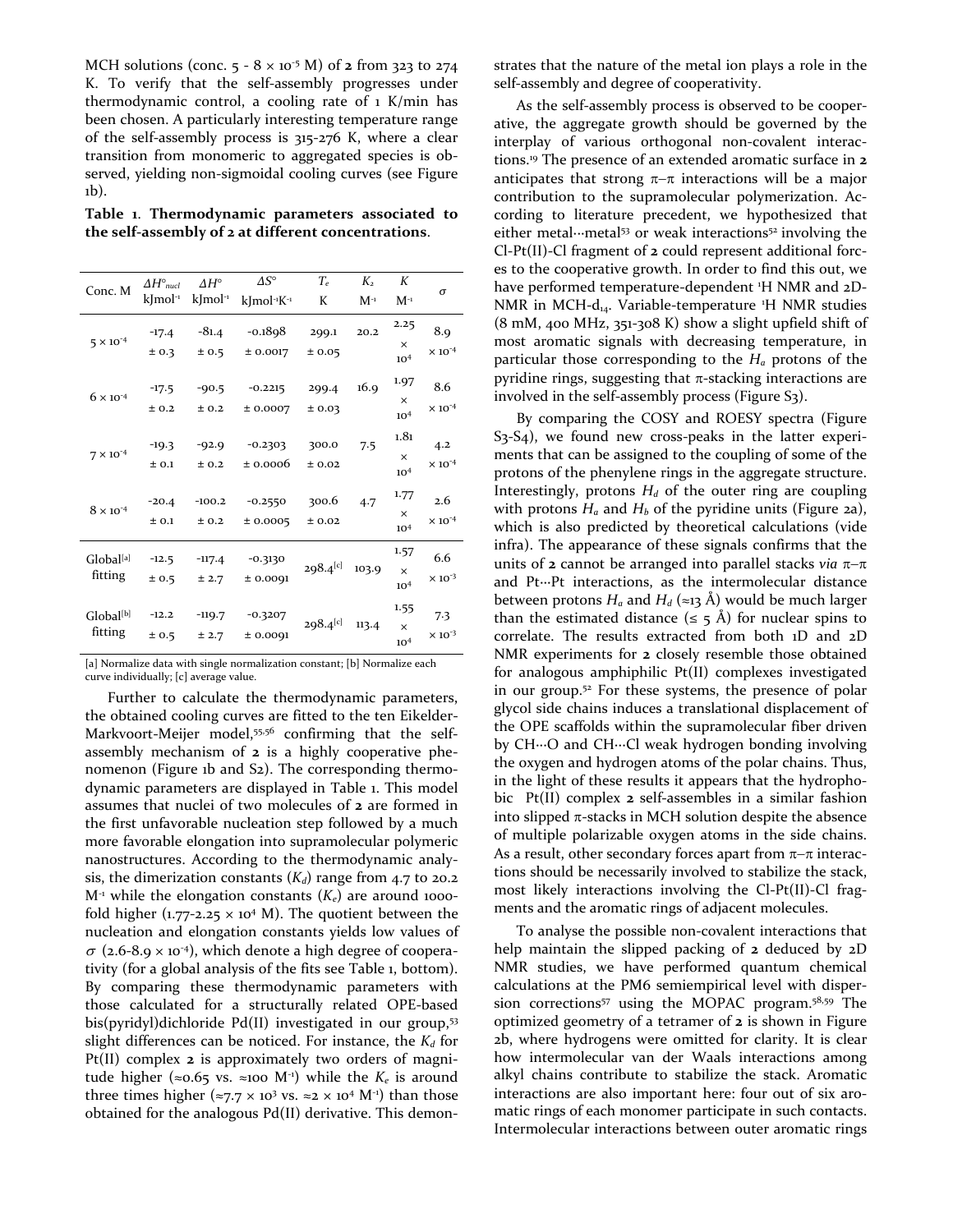and alkyl chains (CH∙∙∙π) are also observed in Figure 2b, where many pairs of alkyl protons-*Ha* protons (see Scheme 1 for proton labeling) have distances smaller than 5 Å. This is in agreement with the correlation between most protons of the alkyl chains (*He-g*) and aromatic protons *Ha-d* obtained in the ROESY spectra (Figure S3). The intramolecular (*Hc*∙∙∙*Hd* and *Hb*∙∙∙*Hc*) and intermolecular (*Ha*∙∙∙*Hc* and *Hb*∙∙∙*Hc*) distances obtained from the optimized tetramer are also smaller than  $5$  Å, which agrees well with the ROESY signals found (Figure 2a). Heats of formation predicted from the PM6 calculations for aggregates of **2** with different numbers (*n*) of monomer units (*n* = 1-4) were used to estimate the following *ΔH* values (in kJ/mol) of monomer addition: -255 (1+1→2), -352 (2+1→3), and -377  $(3+1\rightarrow4)$  (Figure S5). These values suggest that subsequent monomer additions become increasingly more stable for longer aggregates, which is in line with the cooperativity experimentally observed.



Figure 2. a) Partial ROESY NMR spectrum (MCH-d<sub>14</sub>, 600 MHz, 8.73 mM, 305 K) of **2**. The green and red squares highlight intra- and intermolecular through-space coupling signals, respectively. b) PM6 geometry-optimized structure of a tetramer of **2**. c) Enlarged section of the structure depicted in (b) showing the most relevant non-covalent interactions.

 Figure 2c shows a zoomed region of the optimized tetramer revealing different kinds of intermolecular interactions involving Cl, Pt, H-C and aromatic moieties. Protons *Ha-d* are also labeled to show their close relative proximity, which explains why their 2D NMR signals are coupled (Figure 2a). The semiempirical calculations suggest that the slipped stacking depicted in Figure 2b is promptly destabilized if the alkyl chains are removed, i.e., if we use **3** instead of **2** to build the same stack. The optimized geometry of an octamer of **3** built in the slipped arrange-

ment evidences that outer aromatic rings of the first and third (or second and fourth, etc) monomers in the stack would be strongly distorted to interact with each other (Figure S6). This distortion hampers further growth of the aggregate in the slipped arrangement, which nicely points out that the alkyl chains play a key role in the final arrangement of the supramolecular aggregate: the long side groups of **2** favor the slipped arrangement while the much shorter ones of **3** appear to destabilize it (vide infra).

 Due to its hydrophobic character, **2** has a strong propensity to gel various hydrophobic solvents such as hexane, isooctane, dodecane and MCH in a reversible manner for various cycles (see SI). Their respective critical gelation concentrations (CGC) were observed to decrease upon increasing the chain length of the solvent, confirming that the gelation capacity of solvents containing shorter hydrocarbon chains is less effective. The surface morphology of the gels has been investigated by means of SEM and AFM. The respective SEM and AFM images of xerogels displayed in Figures 3 and S7 confirm that the surface morphology is not significantly affected by the solvent. The length of the fibers is in the order of  $\mu$ m and the width ranges from 50 to 100 nm. WAXS studies of a gel of **2** in hexane display a reflection at  $2\theta = 26.8^\circ$  that corresponds to a  $π−π$  distance of 3.3 Å between the units of **2** (Figure S7), in agreement with the values predicted by PM6 calculations.



**Figure 3**. Surface morphology of xerogels of **2**. (a) SEM image from a gel in isooctane. (b) AFM of a dodecane gel on silicon wafer.

 To rationalize the influence of the alkyl side groups on the self-assembly of **2**, we have investigated the analogous Pt(II) complex **3** lacking the dodecyloxy chains by X-Ray diffraction. The removal of these chains facilitates substantially the realization of single crystals in contrast to **2**, in which the presence of six long side groups cause a significant disorder in the crystal lattice. Nevertheless, the limited solubility of this complex in highly nonpolar solvents such as MCH precludes a detailed analysis of the supramolecular polymerization mechanism. Suitable crystals of **3** for X-ray analysis were obtained by slow evaporation from a concentrated solution  $(\approx 1 \text{ mM})$  of  $CH<sub>3</sub>CN$  and  $CH<sub>2</sub>Cl<sub>2</sub>$  (1:1). Figure 4 shows the molecular arrangement of **3** in the crystal structure in four different views. Within the monomeric units of **3**, the OPE-based ligands are nearly coplanar whereas the chlorine atoms attached to the Pt(II) ion are slightly bent out of the plane to facilitate interactions with neighbouring units of **3**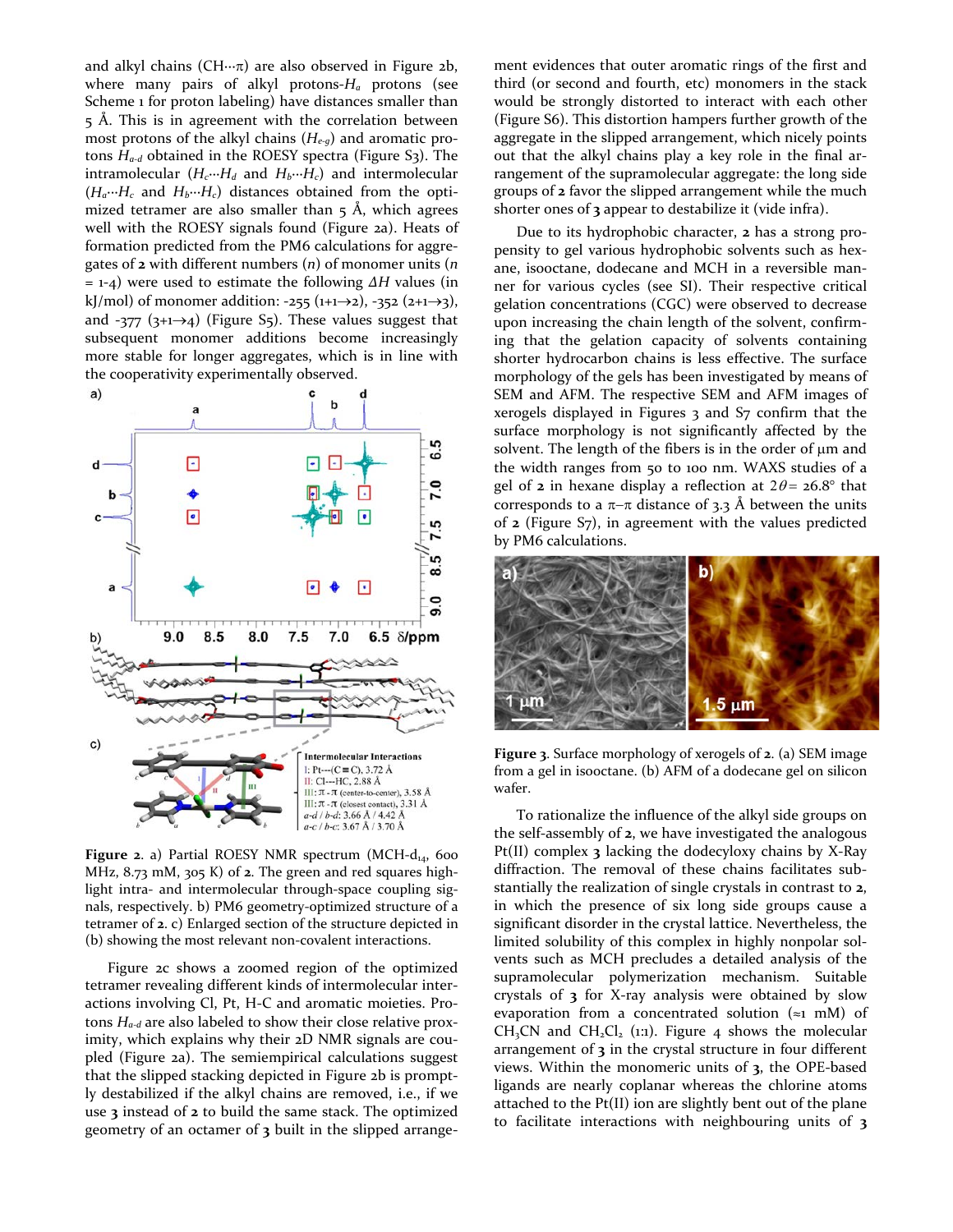(Figure 4a). This slightly distorted square-planar coordination is stabilized by two intramolecular C-H∙∙∙Cl interactions (2.919 and 2.869 Å) between the  $H_a$  of the pyridine rings and the chlorine atoms of the same molecule (Figure S9). The packing of **3** in the crystal structure is primarily driven by intermolecular C-H(aromatic)∙∙∙Cl and translationally stacked  $\pi-\pi$  interactions, as the relatively bulky chlorine atoms hinder the alignment of the units of **3** in a perfect parallel fashion through Pt∙∙∙Pt bonding. Each chlorine atom is involved in three intermolecular (py)CH∙∙∙Cl interactions with two neighbouring monomers belonging to a parallel 1D stack ( $d = 3.09$  and 2.79 Å) and to one monomer inside the same stack (d =  $2.76$  Å, Fig. S9). The three CH∙∙∙Cl intermolecular contacts together with multiple  $\pi-\pi$  interactions (3.3 Å) involving the aromatic OPE rings facilitate the growth of the structure into 1D stacks (Figure 4a) and are responsible for the packing of the molecules as shown in Figures 4b-d. The molecular arrangement of **3** extracted from X-ray studies (Figure 4) is remarkably different when compared with that of **2** in MCH solution suggested by 2D NMR studies

and theoretical calculations (Figure 2c), although for both systems the chlorine ligands are very important to stabilize the aggregates. Whereas **2** forms slipped stacks with (dPt∙∙∙Pt ≈ 14 Å), the removal of the long chains in **3** enables a tighter molecular arrangement into almost parallel stacks with much shorter distances between the Pt centers (4.4 Å). It is important to note that the Pt⋅⋅⋅(C≡C) interaction is exclusively found in aggregates of **2** and it can involve σ and π electron donations to Pt, as well as δ and  $\pi$  back-donations. This interaction can contribute to a certain extent to the stabilization of the slipped configuration found for **2**, even though the PM6-predicted Pt--- (C≡C) bond distances are larger than those usually found in Pt(II)-alkyne complexes. Although the molecular packing within a self-assembled structure and in the crystal state sometimes differ, our results bring to light that the presence of flexible alkyl chains in **2** represents a major contribution to shifting the packing in solution, as already pointed out by the theoretical calculations.



**Figure 4.** Arrangement of **3** in the crystal structure, a) vertical and b) horizontal views and c) 2D and d) 3D-Packing. The hydrogens have been omitted for clarity. Colour codes: Pt: pink; Cl: green; O: red; N: light blue; C. grey

Pt L<sub>III</sub> extended EXAFS studies have been performed to further support the supramolecular assembly of **2** and establish a correlation between the solid-state packing and solution/gel of **2** in both hexane and MCH. k3 weighted EXAFS spectra and Fourier Transforms (FTs) for the three samples are shown in Figure S10. The theoretical models for the EXAFS were constructed using crystallographic data from complex **3**, as well as from an analogous compound with unsubstituted pyridine ligands  $[PtCl<sub>2</sub>(py)<sub>2</sub>].<sup>60</sup>$  The latter was chosen in order to reproduce the slipped molecular arrangement proposed for complex **2** (see Figure 2), in contrast to the almost parallel stacks with relatively short Pt…Pt distances (4.4 Å) observed in **3**. In particular, in the crystal packing of  $[PtCl<sub>2</sub>(py)<sub>2</sub>]$ , the

molecules are organised in a such a way that two of the pyridine C atoms of one molecule are close to the Pt centre of the adjacent molecule (ca.  $3.6$  Å, see Figure S10). Details of EXAFS data analysis and of the scattering paths included in the theoretical models are provided in the SI (Tables S2-S5; Figures S11-S13).

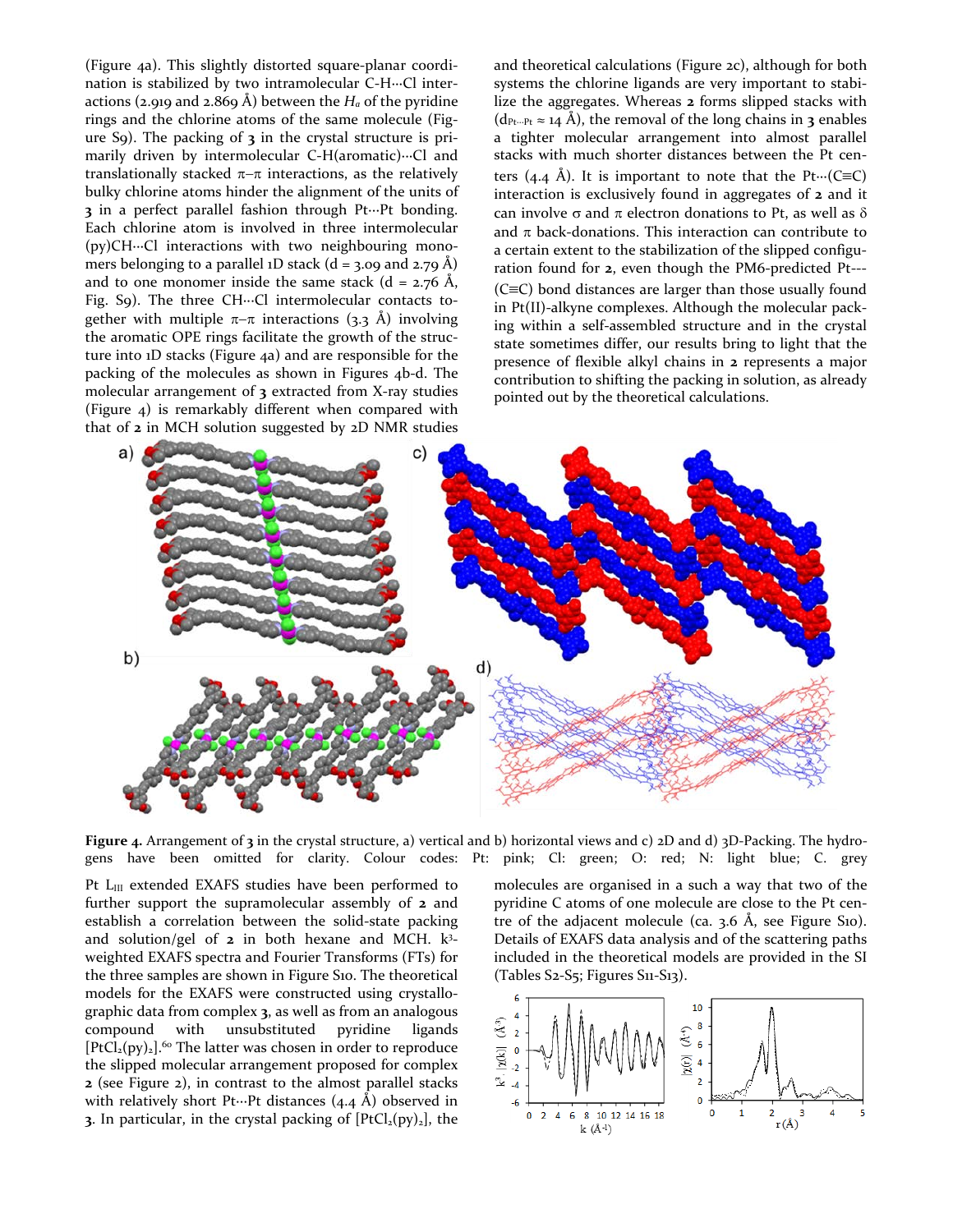**Figure 5**. Data (solid line) and best-fit model (dotted line) for complex **2** in the solid state: k3-Weighted EXAFS spectra (left) and magnitude of Fourier transform (right).

Figure 5 shows data and best-fit model for the EXAFS spectrum and FT for complex **2** in the solid state. Structural information extracted from the EXAFS fittings is included in Table S3. The two main features in the FT at ca. 1.6 Å and 2 Å (Figure 5) correspond to single scatterings from the N and Cl atoms, respectively, whereas the next peaks at 2.3-2.8 Å correspond mainly to contributions of the pyridine *ortho*-C atoms (single and multiple scattering paths). The smaller features between 2.8 and  $3.5$  Å can be best fitted by including multiple scattering paths Pt→N→Cl and Pt→N→N.

At this stage, the effect on the fitting of including contributions from other scattering paths from complex **3** and/or  $[PtCl<sub>2</sub>(py)<sub>2</sub>]$  was carefully considered. The best-fit was obtained by including additional scattering paths only from  $[PtCl<sub>2</sub>(py)<sub>2</sub>]$ , in particular single and multiple scatterings involving the C atoms at  $3.6$  Å of adjacent molecules (*adj*-C) and the pyridine *meta*-C atoms. These paths contributed to the FT of the data in the region between 3.5-4.5 Å. Inclusion of additional or alternative scattering paths did not make a significant difference in the fitting. Particularly, if Pt→Pt and Pt→*meta*-C single scattering paths from complex **3** are considered instead of the C contributions from  $[PtCl<sub>2</sub>(py)<sub>2</sub>]$ , the fit worsens. These results support the molecular aggregation deduced by 2D NMR and quantum chemical calculations for complex **2** in solution, as discussed above. It should be noted that the Pt-adj-C distance determined by EXAFS for complex **2** ( $3.95\pm0.02$  Å) is longer than that in the crystal structure of  $[PtCl<sub>2</sub>(py)<sub>2</sub>]$  (3.6 Å), and can be related to the bulky pyridine substituents in **2**.

The EXAFS data for the gels in both hexane and MCH were then fitted applying the same parameters used in the best-fit model for the solid sample. The results obtained were analogous to those of the solid, with the best-fit achieved when using scattering from from Pt→*adj*C, thus suggesting that the molecules in both gels aggregate in the same way as in the solid sample (Figures S12-S13, Tables S4-S5).

## **3. Conclusions**

The self-assembly of a new family of hydrophobic  $\pi$ conjugated (bis)pyridyl Pt(II) complexes equipped with long (dodecyloxy, **2**) or short (methoxy, **3**) side groups is described. A collection of experimental and theoretical results shows remarkable differences in the self-assembly modes depending on the alkyl group length. Whereas Pt(II) complex **2** with long chains self-assembles into slipped  $\pi$ -stacks, the removal of the side groups in **3** enables a nearly parallel molecular arrangement with Pt∙∙∙Pt distances of 4.4 Å. NMR studies, X-Ray, EXAFS and PM6 calculations have given insight on the multiple intermolecular interactions (π−π, Cl∙∙∙H, Pt∙∙∙π) involved in both arrangements. For both complexes, the Cl atoms have

revealed to be fundamental to explain the driving force behind the self-assembly of **2** and **3**. Our findings show: 1) the key role of alkyl groups in controlling self-assembly modes and 2) the establishment of metal-bound Cl atoms as new synthon in the field of supramolecular chemistry.

### **ASSOCIATED CONTENT**

**Supporting Information**: Synthesis and characterization, additional UV-Vis studies, cooling curves, 1D and 2D NMR, PM6 calculations, gelation studies, SEM, AFM, WAXS, X-ray diffraction and EXAFS experiments.

#### **AUTHOR INFORMATION**

#### **Corresponding Author**

\* E-mail: fernandg@uni-muenster.de

#### **Present Addresses**

# Departamento de Química Orgánica, Facultad de Ciencias, Universidad Autónoma de Madrid, 28049 Madrid, Spain. § Organisch-Chemisches Institut, Westfälisch-Wilhelms Universität Münster, Corrensstraße, 40, 48149 Münster, Germany.

#### **Author Contributions**

All authors contributed equally.

#### **Funding Sources**

We thank the Humboldt Foundation (Sofja Kovalevskaja Award) and the Brazilian agencies CAPES (A061\_2013) and CNPq (305082/2013-2) for financial support.

#### **ACKNOWLEDGMENT**

We thank Prof. Frank Würthner for helpful discussions and Dr. David Schmidt for crystal structure analysis.

#### **REFERENCES**

- 1. Yang, L.; Tan, X.; Wang, Z.; Zhang, X. Supramolecular Polymers: Historical Development, Preparation, Characterization, and Functions. *Chem. Rev.* **2015**, 115, 7196- 7239.
- 2. Wei, P.; Yan, X.; Huang, F. Supramolecular polymers constructed by orthogonal self-assembly based on host– guest and metal–ligand interactions. *Chem. Soc. Rev.* **2015**, 44, 815-832.
- Kulkarni, C.; Balasubramanian, S.; George, S. J. What Molecular Features Govern the Mechanism of Supramolecular Polymerization?. *ChemPhysChem.* **2013**, 14, 661- 673.
- 4. De Greef, T. F. A.; Smulders, M. M. J.; Wolffs, M.; Schenning, A. P. H. J.; Sijbesma, R. P.; Meijer, E. W. Supramolecular Polymerization. *Chem. Rev*. **2009**, 109, 5687-5754.
- 5. Würthner, F.; Saha-Möller, C. R.; Fimmel, B.; Ogi, S.; Leowanawat, P.; Schmidt, D. Perylene Bisimide Dye Assemblies as Archetype Functional Supramolecular Materials. *Chem. Rev.* **2015**, 10.1021/acs.chemrev.5b00188S.
- 6. Yagai, S. Supramolecularly Engineered Functional π-Assemblies Based on Complementary Hydrogen-Bonding Interactions. *Bull. Chem. Soc. Jpn.* **2015**, 88, 28-58.
- 7. Schill, J.; Schenning, A. P. H. J.; Brunsveld, L. Self-Assembled Fluorescent Nanoparticles from π-Conjugated Small Molecules: En Route to Biological Applications. *Macromol. Rapid Commun.* **2015**, 36, 1306-1321.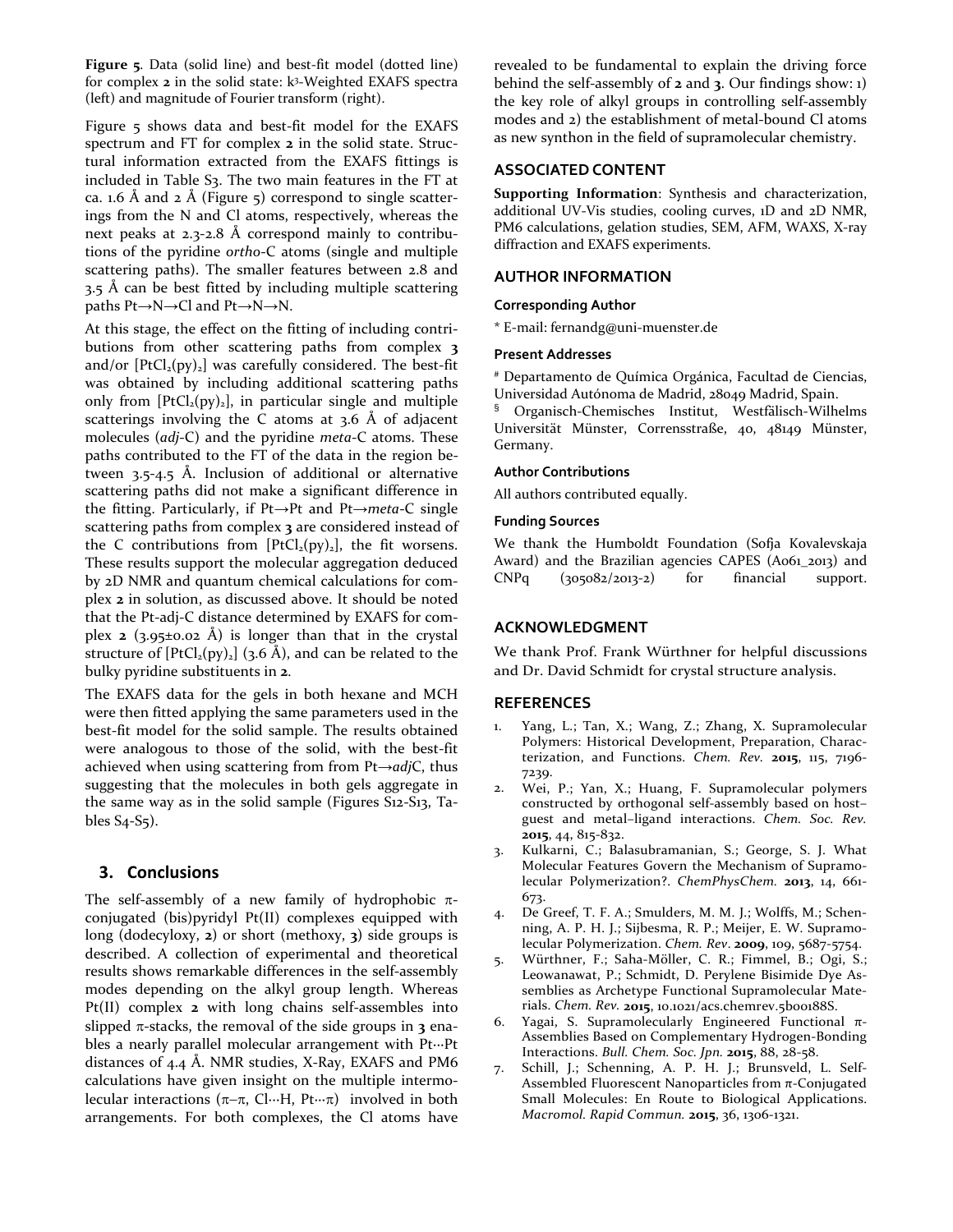- 8. Tayi, A. S.; Kaeser, A.; Matsumoto, M.; Aida, T.; Stupp, S. I. Supramolecular ferroelectrics. *Nature Chem.* **2015**, 7, 281-294.
- 9. Müllen, K. Evolution of Graphene Molecules: Structural and Functional Complexity as Driving Forces behind Nanoscience. *ACS Nano*, **2014**, 8, 6531-6541.
- 10. Babu, S. S.; Praveen V. K.; Ajayaghosh, A. Functional  $π$ -Gelators and Their Applications. *Chem. Rev.* **2014**, 114, 1973-2129.
- 11. Li, W.; Kim, Y.; Li, J.; Lee, M. Dynamic self-assembly of coordination polymers in aqueous solution. Soft *Matter.* **2014**, 10, 5231-5242;
- 12. Molla, M. R.; Ghosh, S. Aqueous self-assembly of chromophore-conjugated amphiphiles. *Phys. Chem. Chem. Phys.* **2014**, 16, 26672-26683.
- 13. Das, A.; Ghosh, S. Supramolecular Assemblies by Charge-Transfer Interactions between Donor and Acceptor Chromophores. *Angew. Chem. Int. Ed.* **2014**, 53, 2038- 2054.
- 14. Boekhoven J.; Stupp, S. I. 25<sup>th</sup> Anniversary Article: Supramolecular Materials for Regenerative Medicine. *Adv. Mater.* **2014**, 26, 1642-1659.
- 15. Korevaar, P. A.; De Greef T. F. A.; Meijer, E. W. Pathway Complexity in π-Conjugated Materials. *Chem. Mater.* **2014**, 26, 576-586.
- 16. Rybtchinski, B. Aqueous Supramolecular Polymers Based on Aromatic Amphiphiles: Rational Design, Complexity, and Functional Materials. *Adv. Polym. Sci.* **2013**, 262, 363- 387.
- 17. Busseron, E.; Ruff, Y.; Moulin, E.; Giuseppone, N. Supramolecular self-assemblies as functional nanomaterials. *Nanoscale*, **2013**, 5, 7098-7140.
- 18. Aida, T.; Meijer E. W.; Stupp, S. I. Functional Supramolecular Polymers. *Science* **2012**, 335, 813-817.
- 19. Rest, C.; Kandanelli R.; Fernández, G. Strategies to create hierarchical self-assembled structures via cooperative non-covalent interactions. *Chem. Soc. Rev.* **2015***,* 44*, 2543- 2572.*
- 20. Gonzalez-Rodriguez, D.; Schenning, A. P. H. J. Hydrogen-bonded Supramolecular π-Functional Materials *Chem. Mater.* **2011**, 23, 310-325.
- 21. Lok, C.-N.; Zou, T.; Zhang, J.-J.; Lin I. W.-S.; Che, C.-M. Controlled-Release Systems for Metal-Based Nanomedicine: Encapsulated/Self-Assembled Nanoparticles of Anticancer Gold(III)/Platinum(II) Complexes and Antimicrobial Silver Nanoparticles. Adv. *Mater.* **2014***,* 26*,* 5550- 5557*.*
- 22. Mauro, M.; Aliprandi, A.; Septiadi, D.; Kehra, N. S.; De Cola, L*. When self-assembly meets biology: luminescent platinum complexes for imaging applications. Chem. Soc. Rev.* **2014***,* 43, 4144-4166.
- 23. Wang W.; Yang, H.-B. Linear neutral platinum–acetylide moiety: beyond the links. *Chem. Commun*. **2014**, 50, 5171- 5186.
- 24. Lanigan N.; Wang, X. S. Supramolecular chemistry of metal complexes in solution. *Chem. Commun.* **2013**, 49, 8133-8144.
- 25. Tam A. Y.-Y.; Yam, V. W.-W. Recent advances in metallogels. *Chem. Soc. Rev.* **2013***,* 42, 1540-1567.
- 26. Wong K. M.-C.; Yam, V. W.-W. Self-Assembly of Luminescent Alkynylplatinum(II) Terpyridyl Complexes: Modulation of Photophysical Properties through Aggregation Behavior. *Acc. Chem. Res.* **2011***,* 44*,* 424-434*.*
- 27. Eryazici, I.; Moorefield C. N.; Newkome, G. R. Square-Planar Pd(II), Pt(II), and Au(III) Terpyridine Complexes: Their Syntheses, Physical Properties, Supramolecular Constructs, and Biomedical Activities. *Chem. Rev.* **2008***,*  108*,* 1834-1895.
- 28. Williams, J. A. G. Photochemistry and Photophysics of Coordination Compounds: Platinum. *Top. Curr. Chem.*  **2007**, 281, 205-268.
- 29. Lai S. W.; Che, C. M. Luminescent Cyclometalated Diimine Platinum(II) Complexes: Photophysical Studies and Applications. *Top. Curr. Chem.* **2004**, 241, 27-63.
- 30. Kimizuka, N. Towards Self-Assembling Inorganic Molecular Wires. *Adv. Mater.* **2000**, 12, 1461-1463.
- 31. Yam, V. W.-W.; Au V. K.-M.; Leung, S. Y.-L. Light-Emitting Self-Assembled Materials Based on d8 and d10 Transition Metal Complexes. *Chem. Rev*. **2015**, 115, 7589- 7728.
- 32. Allampally, N. K.; Daniliuc, C.-G.; Strassert C. A.; De Cola, L. Tuning the Structural and Photophysical Properties of Cationic Pt(II) Complexes Bearing Neutral Bis(triazolyl)pyridine Ligands. *Inorg. Chem.* **2015**, *54*, 1588-1596.
- 33. Tian, Y.-K.; Shi, Y.-G.; Yang, Z.-S.; Wang, F. Responsive Supramolecular Polymers Based on the Bis[alkynylplatinum(II)] Terpyridine Molecular Tweezer/Arene Recognition Motif. *Angew. Chem. Int. Ed*. **2014**, 53, 6090-6094.
- 34. Mauro, M.; Aliprandi, A.; Cebrián, C.; Wang, D.; Kübel C.; De Cola, L. Self-assembly of a neutral platinum(II) complex into highly emitting microcrystalline fibers through metallophilic interactions. *Chem. Commun.* **2014**, 50, 7269-7272.
- 35. Au-Yeung, H.-L.; Leung, S. Y.-L.; Tam A. Y.-Y.; Yam, V. W.-W.Transformable Nanostructures of Platinum-Containing Organosilane Hybrids: Non-covalent Self-Assembly of Polyhedral Oligomeric Silsesquioxanes Assisted by Pt $\cdots$ Pt and  $\pi-\pi$  Stacking Interactions of Alkynylplatinum(II) Terpyridine Moieties. *J. Am. Chem. Soc*. **2014**, 136, 17910-17913.
- 36. Leung, S. Y.-L.; Lam W. H.; Yam, V. W.-W. Dynamic scaffold of chiral binaphthol derivatives with the alkynylplatinum(II) terpyridine moiety. *Proc. Natl. Acad. Sci. U.S.A.*, **2013**, 110, 7986-7991.
- 37. Ng C.-F.; Chow, H.-F. A supramolecular ladder polymer prepared by hydrogen bonding-mediated self-assembly of a metallomacrocycle. *Chem. Commun.* **2015**, 51, 2349- 2352.
- 38. Tian, Y.-J.; Meijer, E. W.; Wang, F. Cooperative selfassembly of platinum(II) acetylide complexes. *Chem. Commun*. **2013**, 49, 9197-9199.
- 39. Xu, X.-D.; Zhang, J.; Chen, L.-J.; Zhao, X.-L.; Wang, D.-X.; Yang, H.-B. Large-Scale Honeycomb Microstructures Constructed by Platinum–Acetylide Gelators through Supramolecular Self-Assembly. *Chem. Eur. J.* **2012**, 18, 1659-1667.
- 40. Krikorian, M.; Liu S.; Swager, T. M. Columnar Liquid Crystallinity and Mechanochromism in Cationic Platinum(II) Complexes. *J. Am. Chem. Soc.* **2014**, 136, 2952- 2955.
- 41. Stengel, I.; Strassert, C. A.; De Cola, L.; Bäuerle, P. Tracking Intramolecular Interactions in Flexibly Linked Binuclear Platinum(II) Complexes. *Organometallics*, **2014**, 33, 1345-1355.
- 42. Chang, K.-C.; Lin, J.-L.; Shen, Y.-T.; Hung, C.-Y.; Chen, C.-Y.; Sun, S.-S. Synthesis and Photophysical Properties of Self-Assembled Metallogels of Platinum(II) Acetylide Complexes with Elaborate Long-Chain Pyridine-2,6- Dicarboxamides. *Chem. Eur. J*. **2012**, 18, 1312-1321.
- 43. Leung, S. Y.-L.; Lam, E. S.-H.; Lam, W. H.; Wong, K. M.- C.; Wong, W.-T.; Yam, V. W.-W. Luminescent Cyclometalated Alkynylplatinum(II) Complexes with a Tridentate Pyridine-Based N-Heterocyclic Carbene Ligand: Synthesis, Characterization, Electrochemistry, Photophysics,